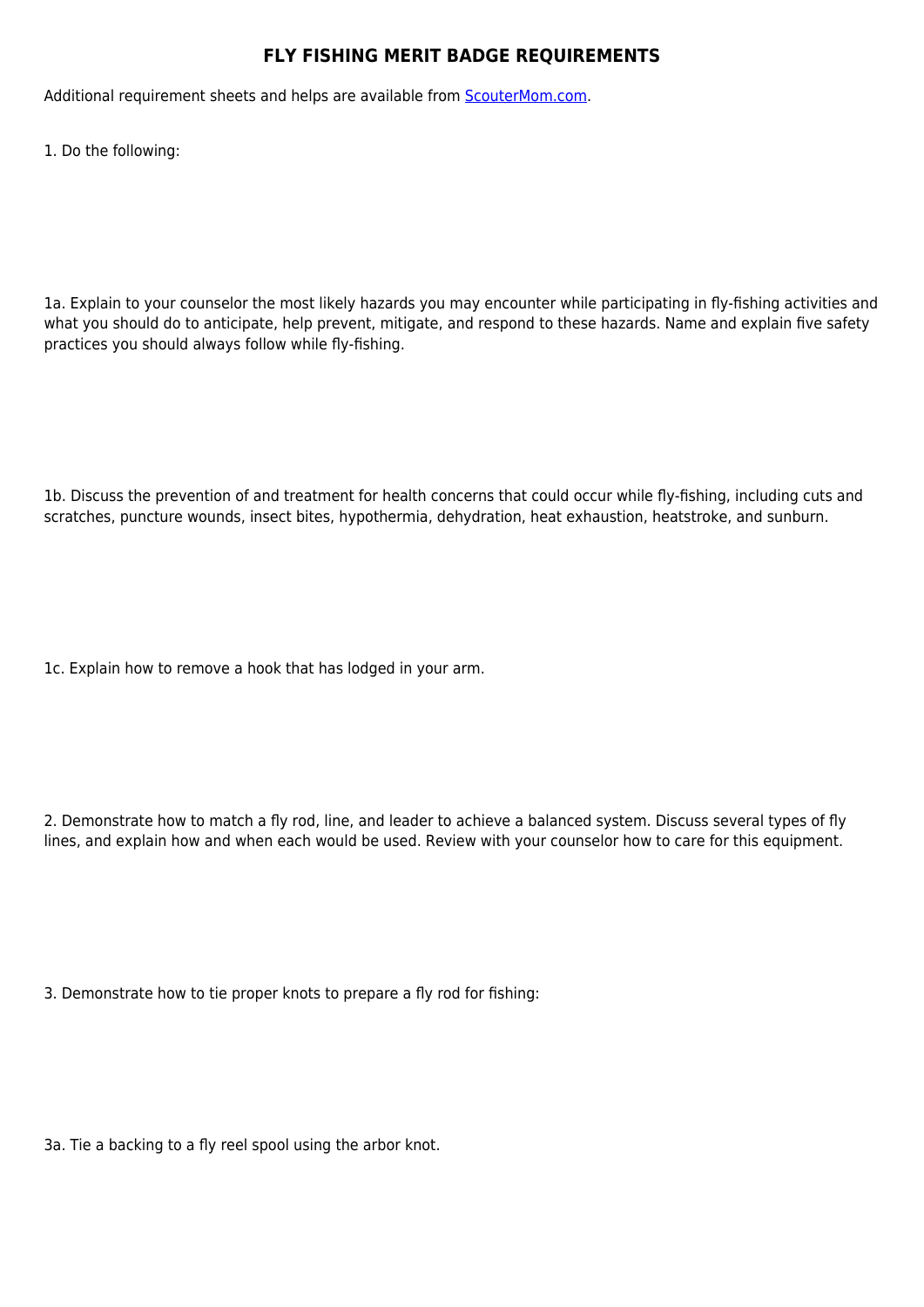3b. Attach backing to fly line using the nail knot.

3c. Attach a leader to fly line using the needle knot, nail knot, or a loop-to-loop connection.

3d. Add a tippet to a leader using a loop-to-loop connection or blood knot.

3e. Tie a fly onto the terminal end of the leader using the improved clinch knot.

4. Explain how and when each of the following types of flies is used: dry flies, wet flies, nymphs, streamers, bass bugs, poppers, and saltwater flies. Tell what each one imitates. Tie at least two types of the flies mentioned in this requirement.

5. Demonstrate the ability to cast a fly 30 feet consistently and accurately using both overhead and roll cast techniques.

6. Go to a suitable fishing location and observe what fish may be eating both above and beneath the water's surface. Explain the importance of matching the hatch.